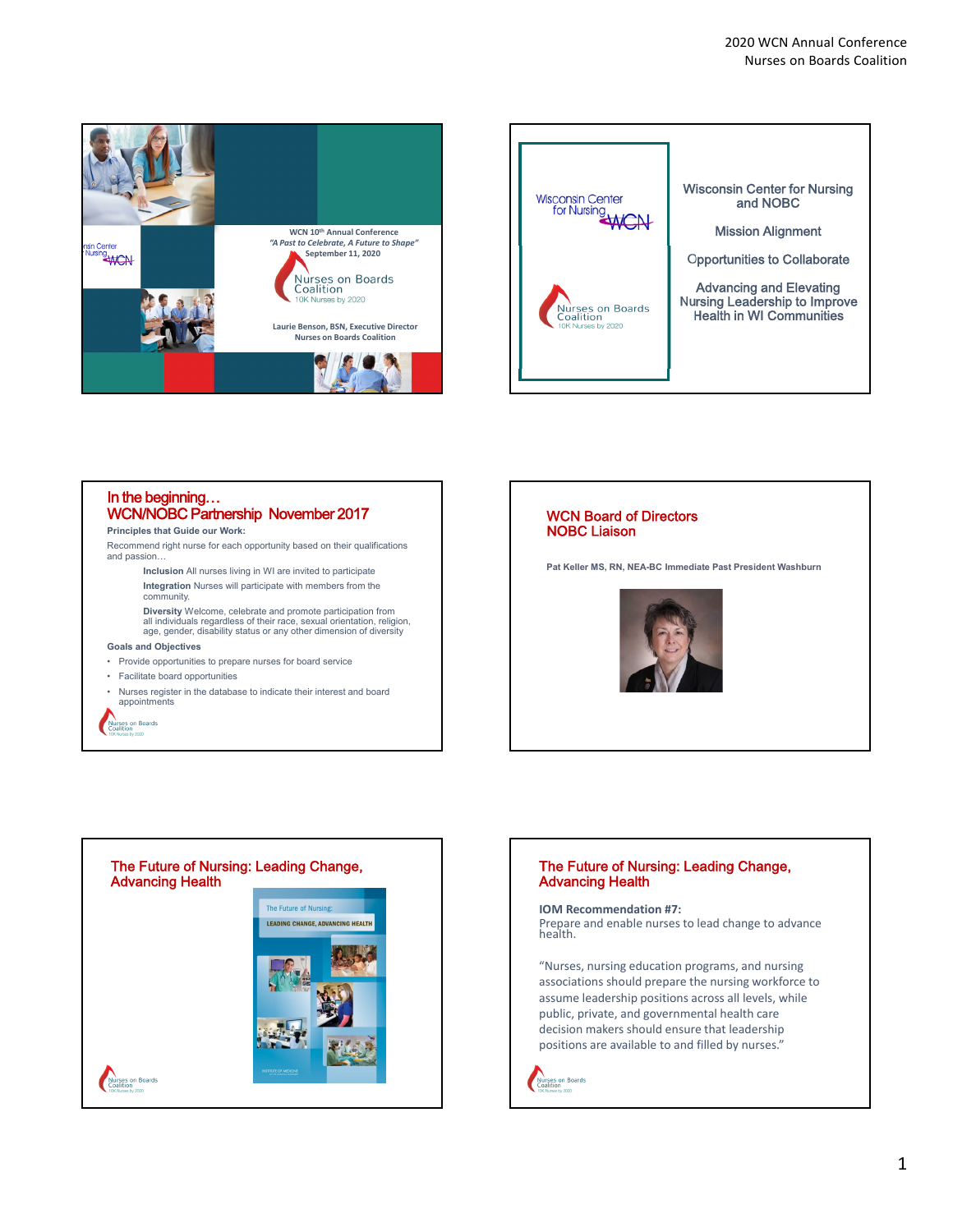

# Key Strategy

Nurses on Boards

10,000 board seats filled by nurses in 2020

NOBC focuses on the impact of nurses on boards

Where We Are Today – Show Me the NUMBERS!

#### **National**

• 7,786 Board seats filled by nurses

### **WISCONSIN Goal: 216 Actual 370 171%**

- 370 Board seats filled by nurses currently serving on boards that count towards the 10,000
- 299 Nurses want to serve on a board
- 147 Nurses who are currently serving on a board and would like to serve on an additional board

### **CONGRATULATIONS and THANK YOU WISCONSIN NURSES!!!**

Nurses on Boards

February 2020

#### WI Board Opportunities

#### **WI CASA Association State Board of Directors and Regional boards**

Mission: WI CASA builds and supports local programs who work with neglected and abused children under CHPs orders

Wisconsin CASA Association State Board of Directors CASA- Western Regional Board Barron and St. Croix Counties CASA- Central Marathon County including Wausau, Waupaca, Shawano County

CASA- Eastern Regional Board Manitowoc, Sheboygan

## **CAP Services Board of Directors**

Mission: to transform people and communities to advance social and economic justice Outagamie County Resident

#### *Coming soon***…**

#### **Solace Board of Directors**

Mission: to provide a place of compassionate, safe, comfortable presence and caregiving to our community's most vulnerable people as they face the end of their<br>lives. Our goal is to create and maintain a community supported Social Model Hospice<br>Home where underserved individuals receive secure hous Dane County resident

**NOBC Website Resources**

### • Board Readiness Assessment

Assessment tool for nurses to use in identifying areas of strength in leadership skills and potential areas for growth, courtesy of "<br>the Nurses on Boards 2020 Council and North Carolina Nurses<br>Association

• Board Core Competencies

#### • Getting on Board

Step by step action plan from assessment to board placement created in collaboration with the American Nurses Foundation, funded in part through the generous support of the Rita and Alex Hillman Foundation

## • Board Meeting Simulation\_

90-minute board simulation experience, courtesy of the Ohio Action Coalition

Nurses on Boards<br>Coalition

# What YOU Can Do Right Now!

- Step up and be counted and/or indicate your interest in future board service at
- www.nursesonboardscoalition.org
- Encourage your colleagues to register on the NOBC website
- Share your story "The Reason I Serve" here!
- Contact a local non‐profit or other organization and ask them to consider a nurse for their board
- Continue your leadership commitment toward increasing the number of WI nurses serving boards where they live and work